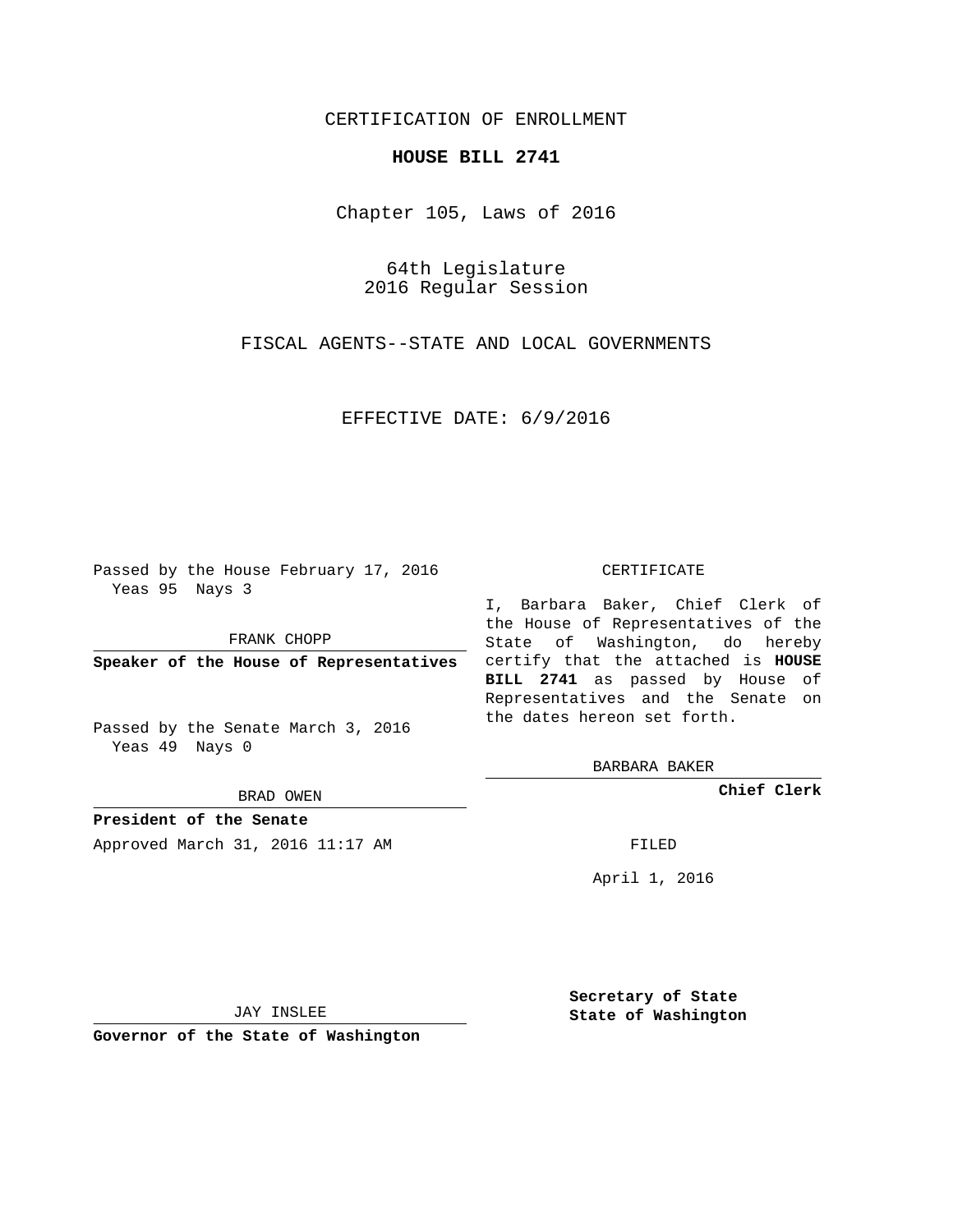## **HOUSE BILL 2741**

Passed Legislature - 2016 Regular Session

**State of Washington 64th Legislature 2016 Regular Session**

**By** Representatives Kuderer, Hickel, and Stanford; by request of State Treasurer

Read first time 01/19/16. Referred to Committee on Business & Financial Services.

1 AN ACT Relating to state and local government fiscal agents; amending RCW 43.80.100, 43.80.120, 43.80.125, 43.80.150, 39.46.020, and 39.46.030; adding a new section to chapter 43.80 RCW; and repealing RCW 43.80.110, 43.80.130, 43.80.140, and 43.80.160.

5 BE IT ENACTED BY THE LEGISLATURE OF THE STATE OF WASHINGTON:

 **Sec. 1.** RCW 43.80.100 and 1984 c 7 s 48 are each amended to read 7 as follows: The definitions in this section apply throughout this chapter 9 unless the context clearly indicates otherwise. (1) "Bond" has the meaning given in RCW 39.46.020. (2) "Fiscal agent contract" means the contract entered into by the state finance committee with each designated fiscal agent, as provided in RCW 43.80.120. (3) "Local government" has the meaning given in RCW 39.46.020. (4) "Obligation" has the meaning given in RCW 39.46.020. (5) "State" has the meaning given in RCW 39.46.020. 17 (6) "State fiscal ((ageneies)) agents" means those banks or trust 18 companies ((as)) designated as provided in RCW ((43.80.110 and)) 19 43.80.120. (((2) "Subdivision" means governmental agencies, counties, cities

21 and towns, metropolitan municipal corporations, port districts,

p. 1 HB 2741.SL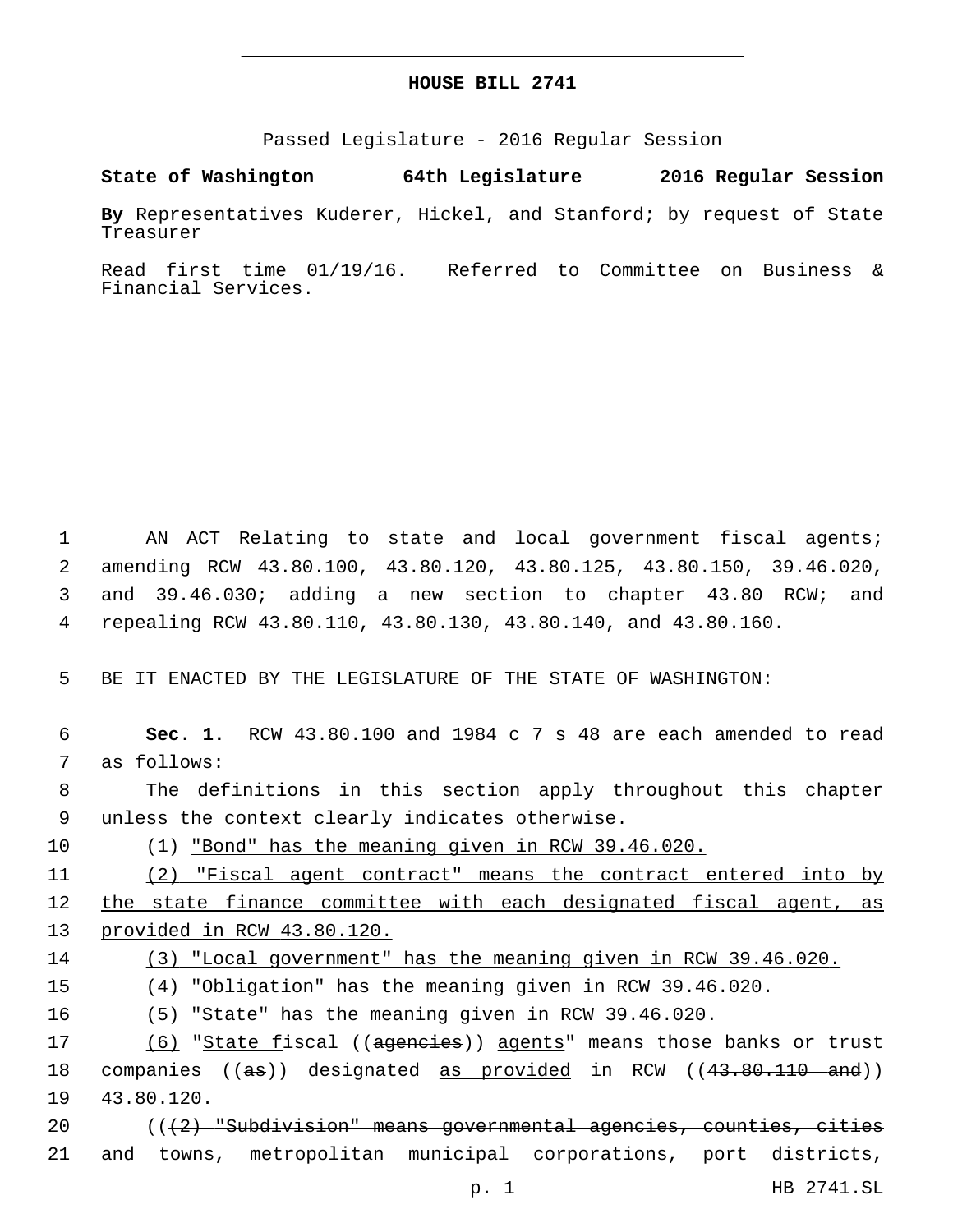school districts, townships, public colleges and universities, public community colleges, municipal corporations, quasi municipal corporations, and all other such governmental agencies authorized to borrow and issue tenders of indebtedness therefor. Subdivision does not mean housing authorities and public utility districts.

 (3) "Cremation" means the destruction of canceled bonds or coupons by any approved method, including but not limited to, cremation facilities, incineration facilities, shredding facilities, or dissolving in acid facilities)) (7) "Treasurer" has the meaning 10 given in RCW 39.46.020.

 **Sec. 2.** RCW 43.80.120 and 1969 ex.s. c 80 s 3 are each amended 12 to read as follows:

13 The state finance committee ((shall)) may designate one or more 14 responsible banks or trust companies as state fiscal ((ageneies, each having a paid-up capital and surplus of not less than five million 16 dollars)) agents. The duties of a state fiscal agent to the state and its local governments may be determined by the state finance committee and may include, without limitation, acting as 19 authenticating agent, transfer agent, registrar, and paying agent for 20 bonds and other obligations of the state and local governments. The 21 state finance committee shall designate state fiscal ((ageneies)) 22 agents by any method deemed ((appropriate to)) in the best interests 23 of ((this)) the state and its ((subdivisions.

 The state finance committee shall make duplicate certificates of such designations, cause them to be attested under the seal of the state, and file one copy of each certification in the office of the 27 secretary of state and transmit the other to the bank or trust 28 company designated.

 The banks or trust companies so designated shall continue to be 30 such fiscal agencies for the term of four years from and after the filing of the certificate of its designation, and thereafter until the designation of other banks or trust companies as such fiscal agencies.

 Until successors have been appointed, the banks or trust companies named shall act as the fiscal agencies of the state of Washington in accordance with such terms as shall be agreed upon between the state finance committee and the fiscal agencies so designated. The manner and amount of compensation of the fiscal agents shall be matters specifically left for the state finance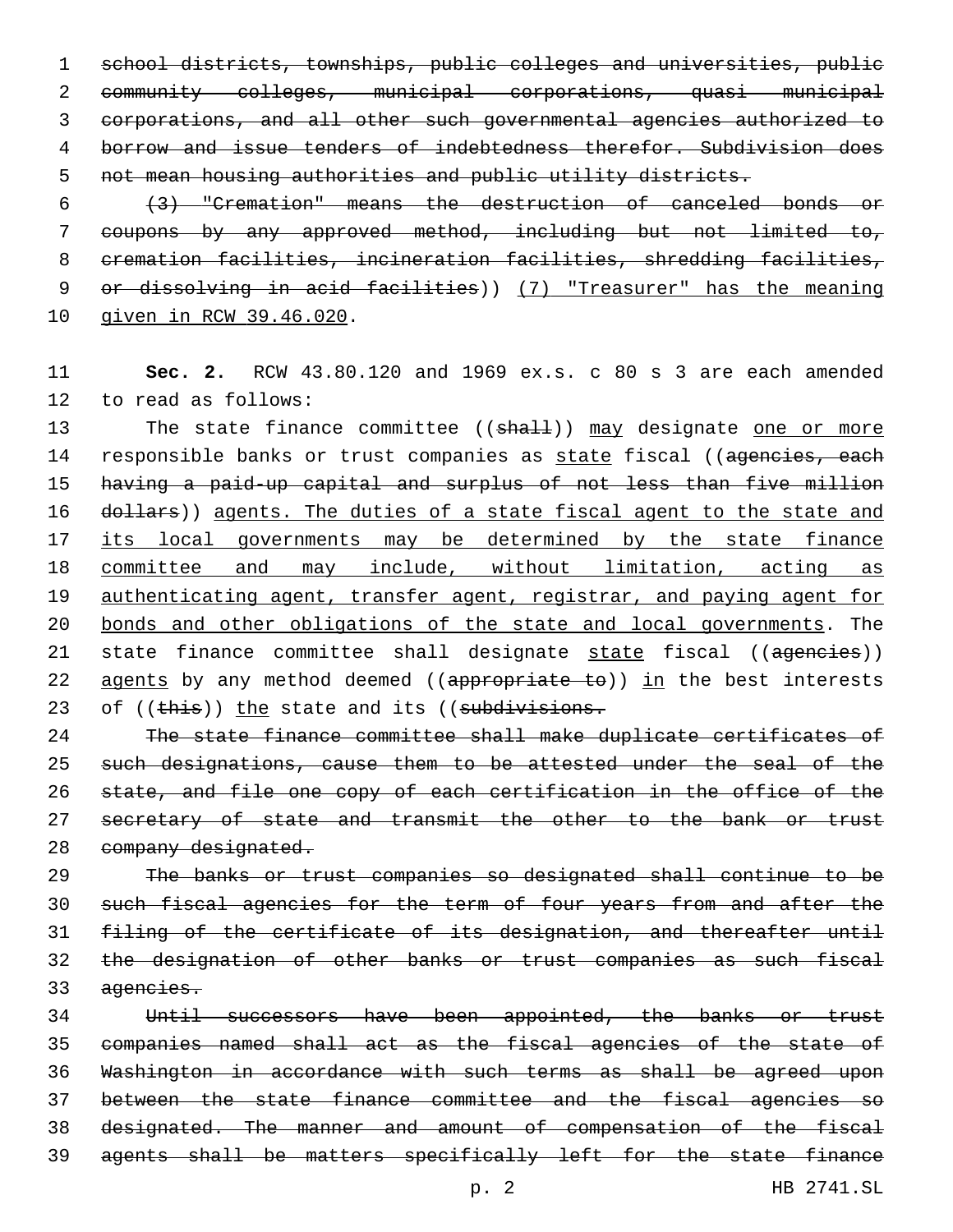committee to determine)) local governments. On behalf of the state, 2 the state finance committee shall enter into a contract with each designated state fiscal agent, which contract shall set forth the scope of services to be provided by the state fiscal agent and the terms and conditions, including compensation, for the provision of 6 those services.

7 If no ((such)) qualified bank((s)) or trust ((companies are)) 8 company is willing to accept ((appointment)) designation as state 9 fiscal ((ageneies)) agent, or if the state finance committee 10 considers unsatisfactory the terms under which such bank((s)) or 11 trust ((companies are)) company is willing so to act, the bonds and 12 ((bond interest coupons)) other obligations normally payable ((at)) 13 by the state fiscal ( $(agency<sub>r</sub>)$ ) agent shall thereupon become payable 14 at the state treasury or at the office of the treasurer ((or fiscal 15 officer)) of the ((subdivision concerned)) local government, as the 16 case may be.

17 **Sec. 3.** RCW 43.80.125 and 1995 c 38 s 10 are each amended to 18 read as follows:

 $((+1))$  The state treasurer or the treasurer of a local 20 government may appoint a state fiscal ((agencies designated pursuant to RCW 43.80.110 and 43.80.120 may be appointed by the state 22 treasurer or a local treasurer)) agent to act as registrar, authenticating agent, transfer agent, paying agent, or other agent in connection with the issuance by the state or local government of registered bonds or other obligations pursuant to a system of 26 registration as provided by RCW 39.46.030 ((and may establish and maintain on behalf of the state or local government a central 28 depository system for the transfer or pledge of bonds or other obligations. The term "local government" shall be as defined in RCW 39.46.020.

 (2) Whenever in the judgment of the fiscal agencies, certain services as registrar, authenticating agent, transfer agent, paying agent, or other agent in connection with the establishment and maintenance of a central depository system for the transfer or pledge of registered public obligations, or in connection with the issuance by any public entity of registered public obligations pursuant to a system of registration as provided in chapter 39.46 RCW, can be secured from private sources more economically than by carrying out 39 such duties themselves, they may contract out all or any of such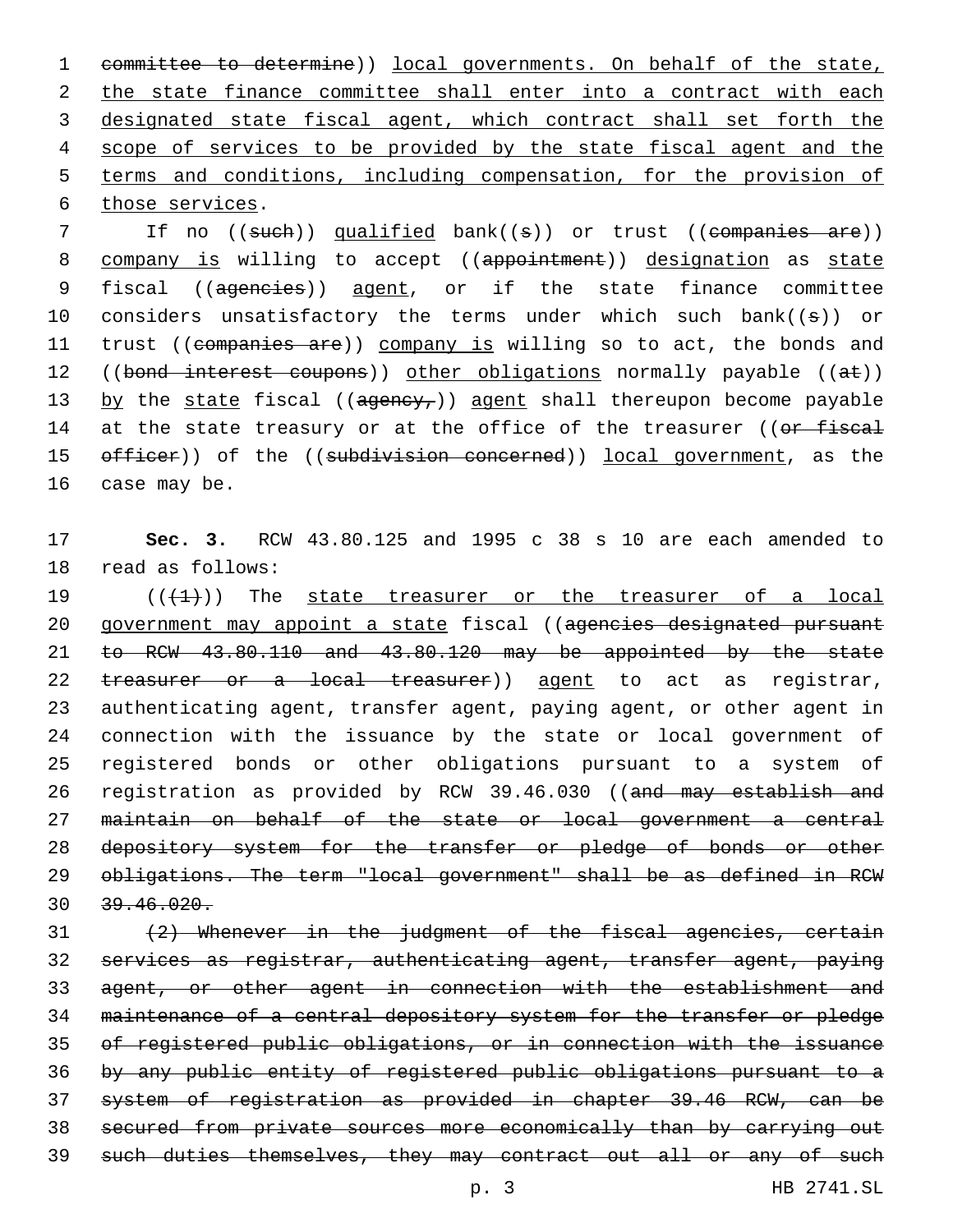services to such private entities as such fiscal agencies deem

2 capable of carrying out such duties in a responsible manner)).

 **Sec. 4.** RCW 43.80.150 and 1969 ex.s. c 80 s 6 are each amended 4 to read as follows:

 Neither the state treasurer nor the treasurer or other fiscal officer of any ((subdivision thereof)) local government shall be held 7 responsible for funds ((remitted to the)) received by a state fiscal ((agencies)) agent. The state fiscal agent bears the risk of loss for any funds transferred to it under the fiscal agent contract.

 NEW SECTION. **Sec. 5.** A new section is added to chapter 43.80 11 RCW to read as follows:

 The state finance committee may adopt appropriate rules to carry out the purposes of this chapter, including without limitation rules relating to the responsibilities of state fiscal agents and the responsibilities of the state and local governments with respect to 16 state fiscal agents.

 **Sec. 6.** RCW 39.46.020 and 2011 c 211 s 1 are each amended to 18 read as follows:

 Unless the context clearly requires otherwise, the definitions in 20 this section apply throughout this chapter.

 (1) "Bond" means any agreement, which may or may not be represented by a physical instrument, including notes, warrants, or certificates of indebtedness, that evidences an indebtedness of the state or a local government or a fund thereof, where the state or local government agrees to pay a specified amount of money, with or without interest, at a designated time or times to either registered owners or bearers, including debt issued under chapter 39.50 RCW.

 (2) "Host approval" means an approval of an issue of bonds by an applicable elected representative of the state or local government, having jurisdiction, for purposes of section 147(f)(2)(A)(ii) of the internal revenue code, over the area in which a facility is located that is to be financed with bonds issued by an issuer that is not the 33 state or a local government.

 (3) "Local government" means any county, city, town, special purpose district, political subdivision, municipal corporation, or quasi-municipal corporation, including any public corporation or 37 instrumentality created by such an entity.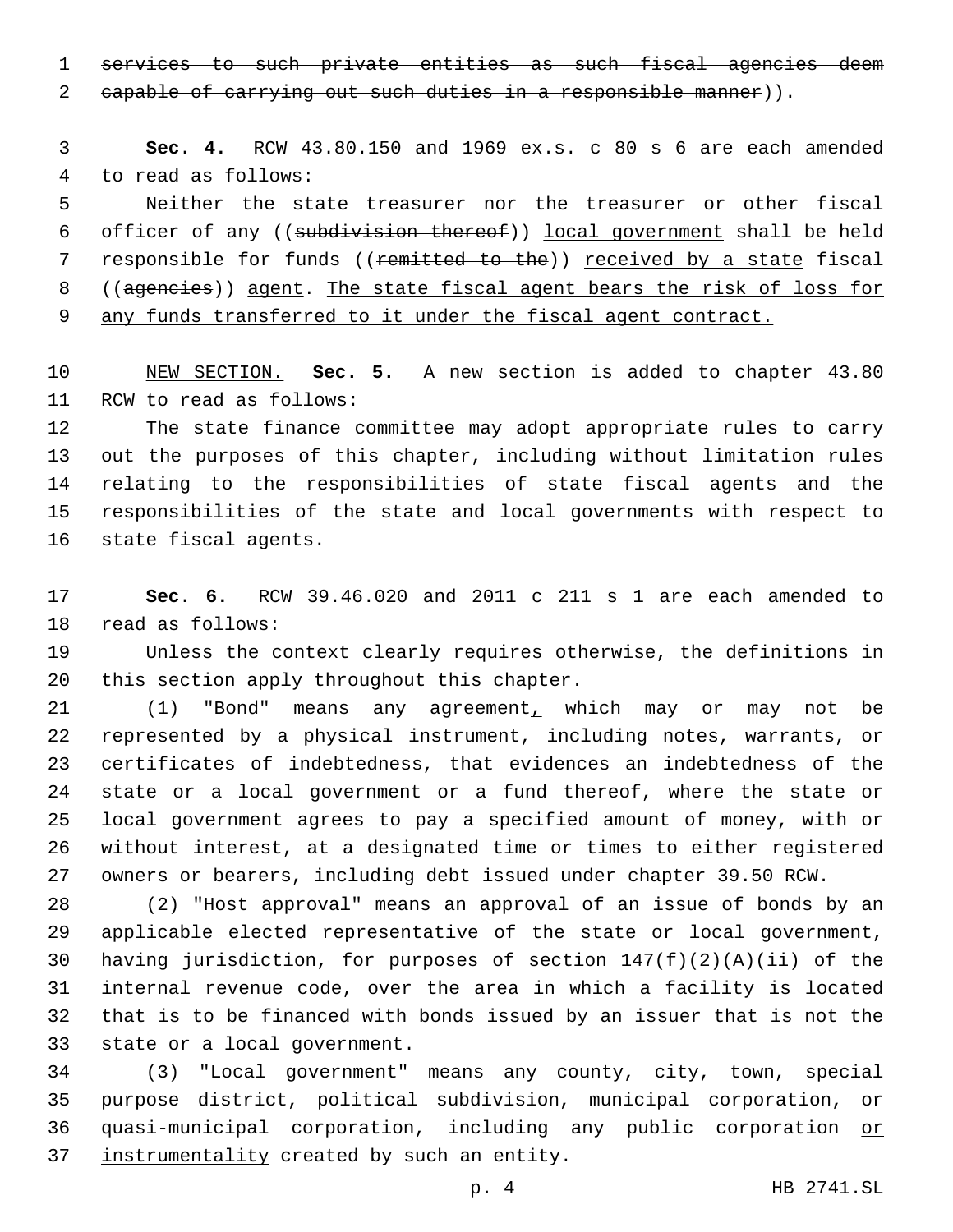(4) "Obligation" means an agreement that evidences an 2 indebtedness of the state or a local government or a fund thereof, other than a bond, and includes, but is not limited to, conditional sales contracts, lease obligations, and promissory notes.

 (5) "State" includes the state, agencies of the state, and public corporations and instrumentalities created by the state or agencies 7 of the state.

 (6) "Treasurer" means the state treasurer, county treasurer, city 9 treasurer, or ((treasurer)) other officer responsible for treasury 10 functions of any other ((municipal corporation)) local government.

 **Sec. 7.** RCW 39.46.030 and 1995 c 38 s 7 are each amended to read 12 as follows:

 (1) The state and local governments are authorized to establish a system of registering the ownership of their bonds or other obligations as to principal and interest, or principal only. Registration may include, without limitation: (a) A book entry system of recording the ownership of a bond or other obligation whether or not a physical instrument is issued; or (b) recording the ownership of a bond or other obligation together with the requirement that the transfer of ownership may only be effected by the surrender of the old bond or other obligation and either the reissuance of the old bond or other obligation or the issuance of a new bond or other 23 obligation to the new owner.

 (2) The system of registration shall define the method or methods by which transfer of the registered bonds or other obligations shall be effective, and by which payment of principal and any interest shall be made. The system of registration may permit the issuance of bonds or other obligations in any denomination to represent several registered bonds or other obligations of smaller denominations. The system of registration may also provide for any writing relating to a bond or other obligation that is not issued as a physical instrument, for identifying numbers or other designations, for a sufficient supply of certificates for subsequent transfers, for record and payment dates, for varying denominations, for communications to the owners of bonds or other obligations, for accounting, canceled certificate destruction, registration and release of securing interests, and for such other incidental matters pertaining to the registration of bonds or other obligations as the issuer may deem to 39 be necessary or appropriate.

p. 5 HB 2741.SL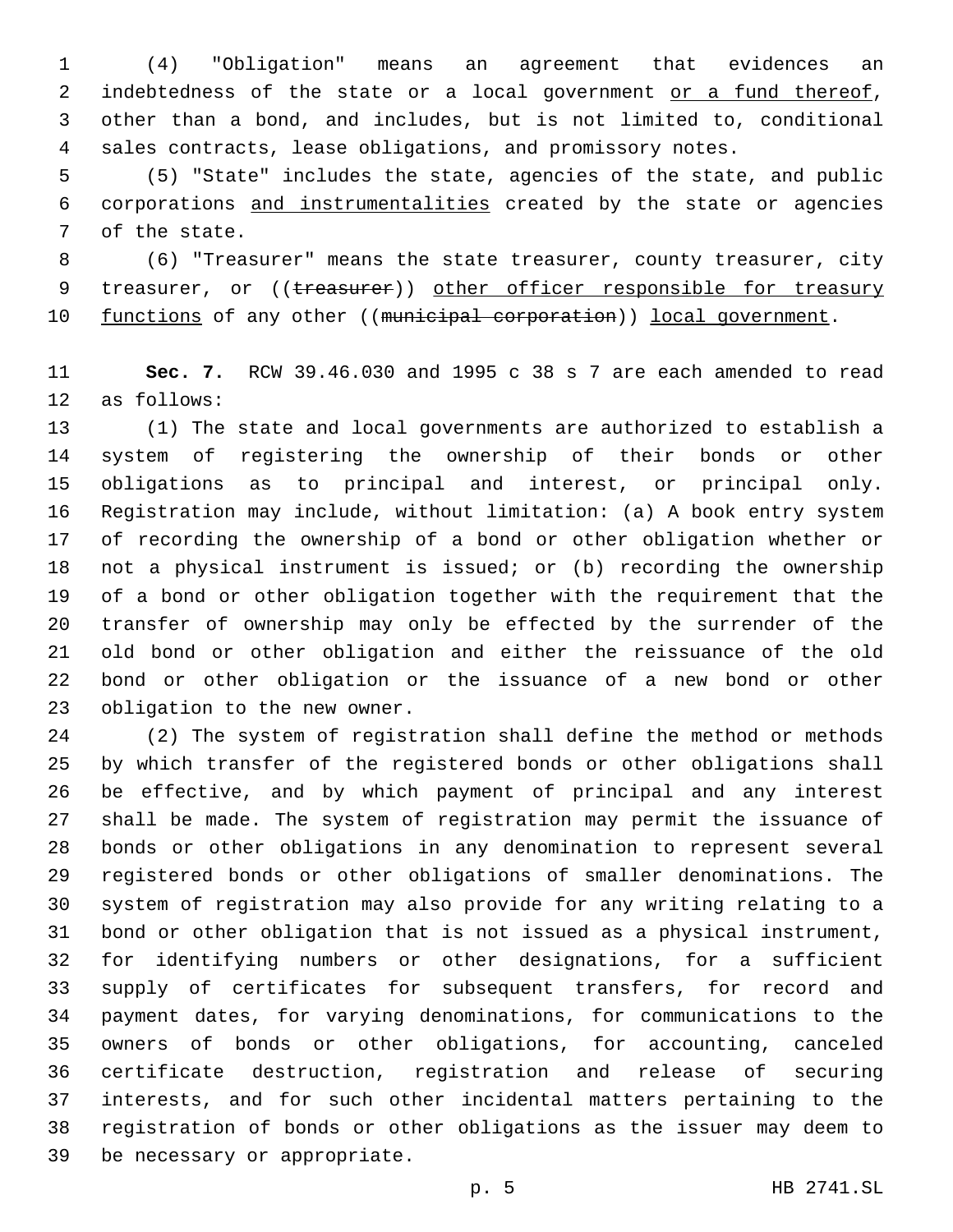1 (3)(a) The state treasurer or ((a local)) the treasurer of a 2 local government may appoint (i) one or more of the state fiscal 3 ((agencies appointed from time to time by the state finance committee 4 in accordance with chapter 43.80 RCW)) agents or (ii) other fiscal 5 agents to act with respect to an issue of its bonds or other 6 obligations as authenticating ((trustee)) agent, transfer agent, 7 registrar, and paying or other agent and specify the rights and 8 duties and means of compensation of any such fiscal ((ageney)) agent 9 so acting. ((The state treasurer or local treasurers may also enter 10 into agreements with the fiscal agency or agencies in connection with 11 the establishment and maintenance by such fiscal agency or agencies 12 of a central depository system for the transfer or pledge of bonds or 13 other obligations.))

14 (b) The county treasurer as ex officio treasurer of a special 15 district shall act as fiscal agent for such special district, unless 16 the county treasurer appoints either one or more of the state fiscal 17 ((agencies appointed from time to time by the state finance committee 18 in accordance with chapter 43.80 RCW)) agents or other fiscal 19 ((agents)) agent selected ((in a manner consistent with RCW 20 43.80.120)) by the county treasurer to act with respect to an issue 21 of  $((i$ ts)) the special district's bonds or other obligations as 22 authenticating ((trustee)) agent, transfer agent, registrar, and 23 paying or other fiscal agent and specify the rights and duties and 24 means of compensation of any such fiscal ((ageney)) agent.

 (4) Nothing in this section precludes the issuer, or a trustee appointed by the issuer pursuant to any other provision of law, from itself performing, either alone or jointly with other issuers, fiscal agencies, or trustees, any transfer, registration, authentication, payment, or other function described in this section.

30 NEW SECTION. **Sec. 8.** The following acts or parts of acts are 31 each repealed:

32 (1) RCW 43.80.110 (Appointment of fiscal agencies—Location— 33 Places for payment of bonds) and 1983 c 167 s 117, 1982 c 216 s 1, & 1969 ex.s. c 80 s 2;34

35 (2) RCW 43.80.130 (Receipts—Payment procedure—Cremation— 36 Certificate of destruction) and 2009 c 549 s 5157 & 1969 ex.s. c 80 s 4;37